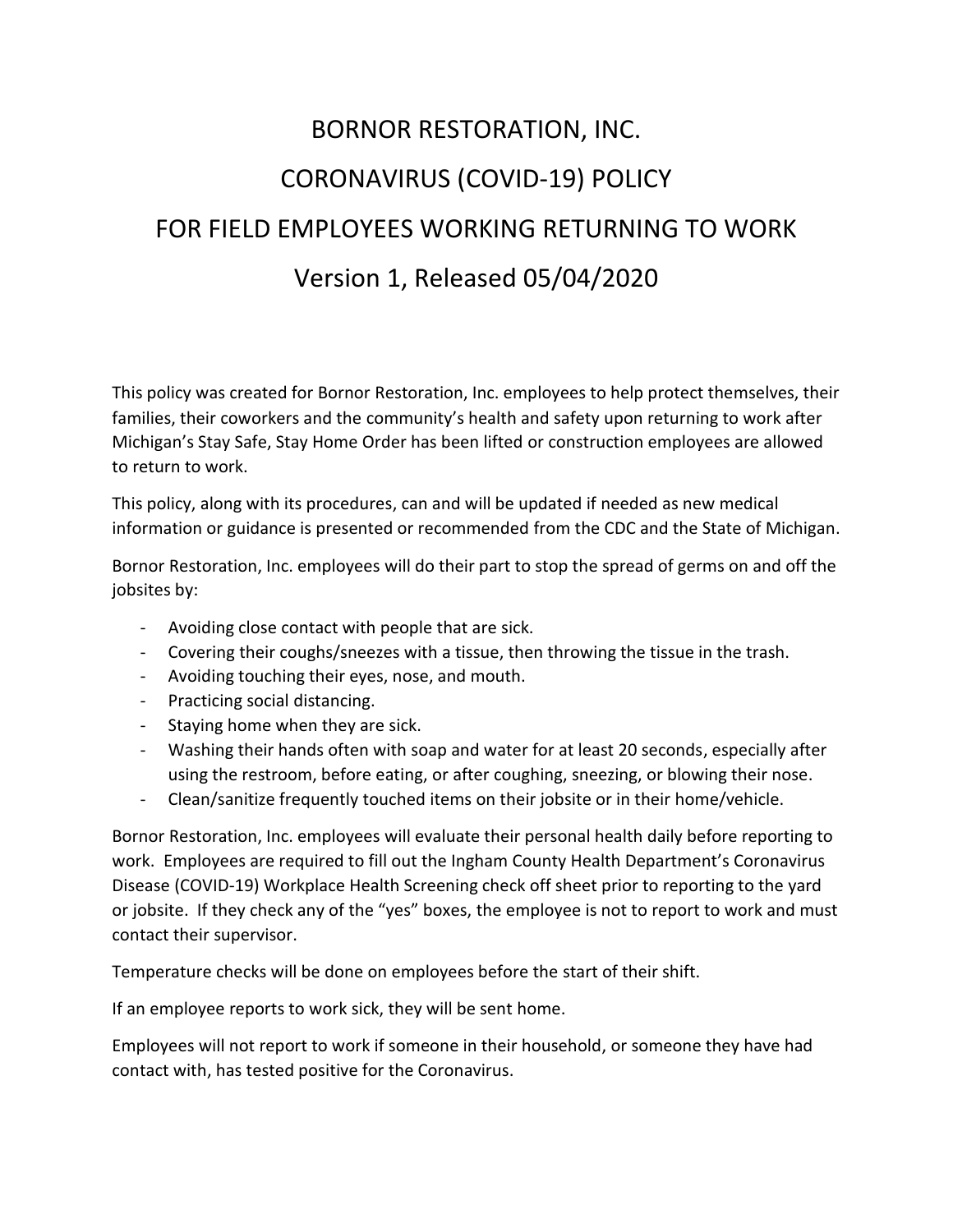If an employee has traveled by plane, they are not to report to work and must quarantine 14 days after their return date. Employees will have to take this time unpaid.

When an employee passes Ingham County's Health Screening and is deemed able to report to work, they are required to:

- Practice social distancing, keeping at least 6 feet away from others when possible.
- Assist with sanitizing on a daily basis of commonly used/shared work areas and tools.
- Wear a mask or face covering while inside at all times. Employees may provide their own face covering as long as it is appropriate and not offensive. The face covering should cover the nose and mouth area. Employees are responsible for keeping these items clean.
- Not touch other's personal items, including cell phones, pens, pencils, etc.
- Clean and disinfect personal workspaces on a regular basis.

Field or warehouse workers should enter the office areas. If they need to meet with office employees, they should do so in the back gated lot or parking lot.

Field workers should not enter the warehouse past the gated area that will be installed. If they need tools/supplies from inside the warehouse, arrangements will be made with warehouse personnel to distribute these items to them from the gated area.

Jobsite crews will be limited to the minimum number of employees necessary to perform the work tasks safely.

While on the jobsite, employees shall practice social distancing, keeping 6 feet away from others as much as possible. If work requires employees to be inside or closer together than 6 feet (for example: working in a manlift) they will wear a respirator, mask, or face covering.

Employees will utilize personal protection equipment when necessary, including but not limited to, gloves, safety glasses, respirators, and masks.

Jobsites will be equipped with hand sanitizer that contains at least 60% alcohol, in case hand washing is not available, and a household disinfectant. It is the jobsite Foreman's responsibility to inform the Project Manager when these items are needed.

Any required jobsite training shall be conducted remotely.

All project meetings shall take place remotely.

It is encouraged that project paperwork be handled electronically as much as possible to reduce the transfer of germs. Timesheets for payroll will be emailed or texted to your supervisor. If other paperwork (receipts, necessary physical timesheets, etc.) come into the office, they will be placed in the blue tray in the warehouse to be quarantined for at least 24 hours before handled by office personnel.